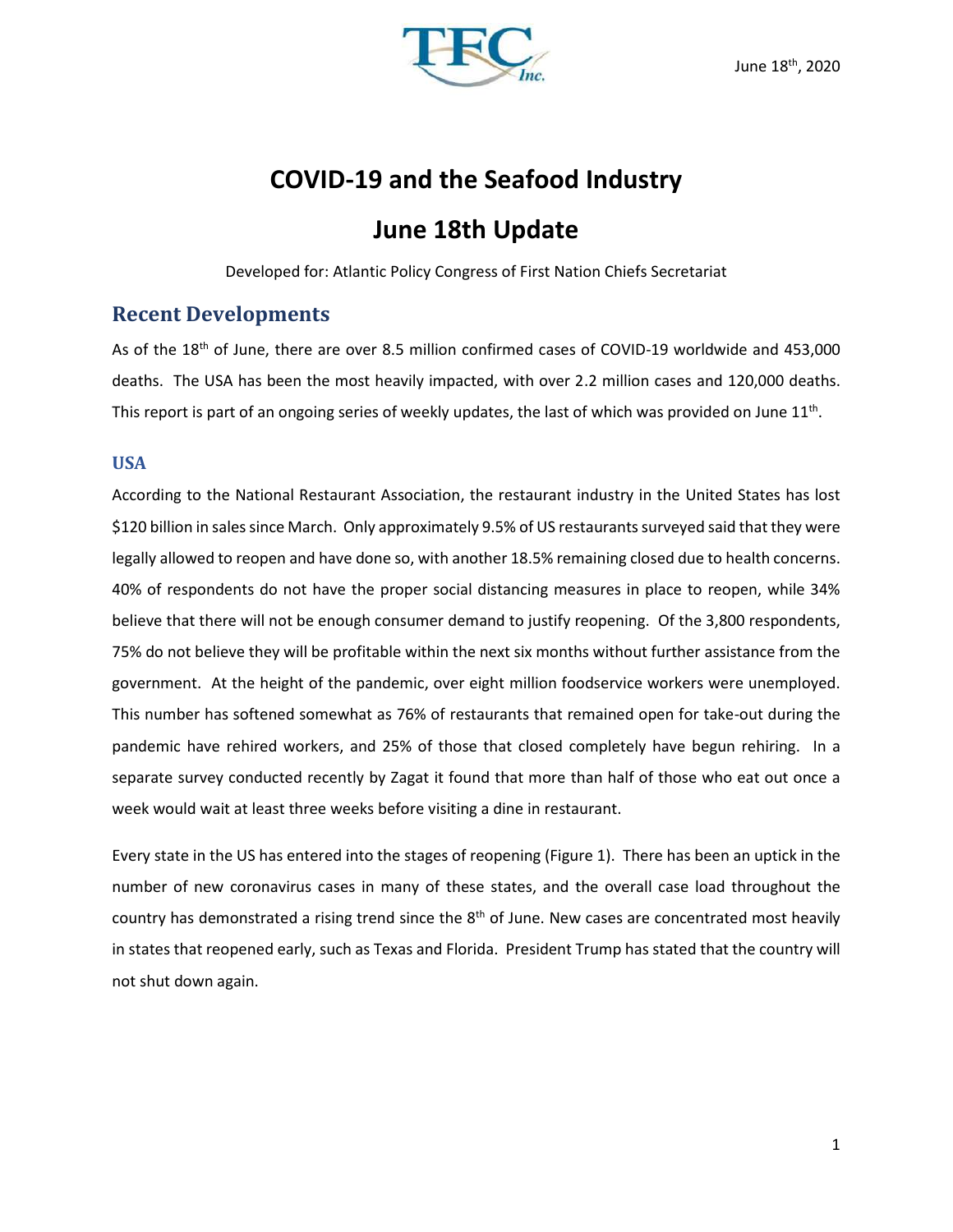

**Figure 1.** Map of US State closures, partial re-openings, and planned re-openings. Graphic taken from The New York Times.



## **Canada**

The border shutdown between the US and Canada has been extended to July 21<sup>st</sup> at the earliest. All nonessential travel between the two nations will therefore remain forbidden. The Federal Government has announced that the Canada Emergency Response Benefit will be extended for an additional two months. Notably, other aid packages such as those designated for seafood processors and harvesters have yet to begin releasing funding. However, it was announced that applications for the Seafood Stabilization Fund can be submitted Monday the 22<sup>nd</sup> of June. Details surrounding the harvester aid package are still scarce. These aid packages were announced in April and May, respectively.

Every Canadian province has begun the reopening process (Table 1). Restaurants are open with capacity restrictions throughout most of Canada, with exceptions for hotspots such as Montreal which will remain closed until the 22<sup>nd</sup> of June. Despite legally being allowed to reopen, many restaurants have chosen not to do so out of health concerns, lack of consumer demand, or a lack of funds. According to recent data collected by Ipsos, approximately 26% of Canadian restaurants do not have the funds necessary to reopen.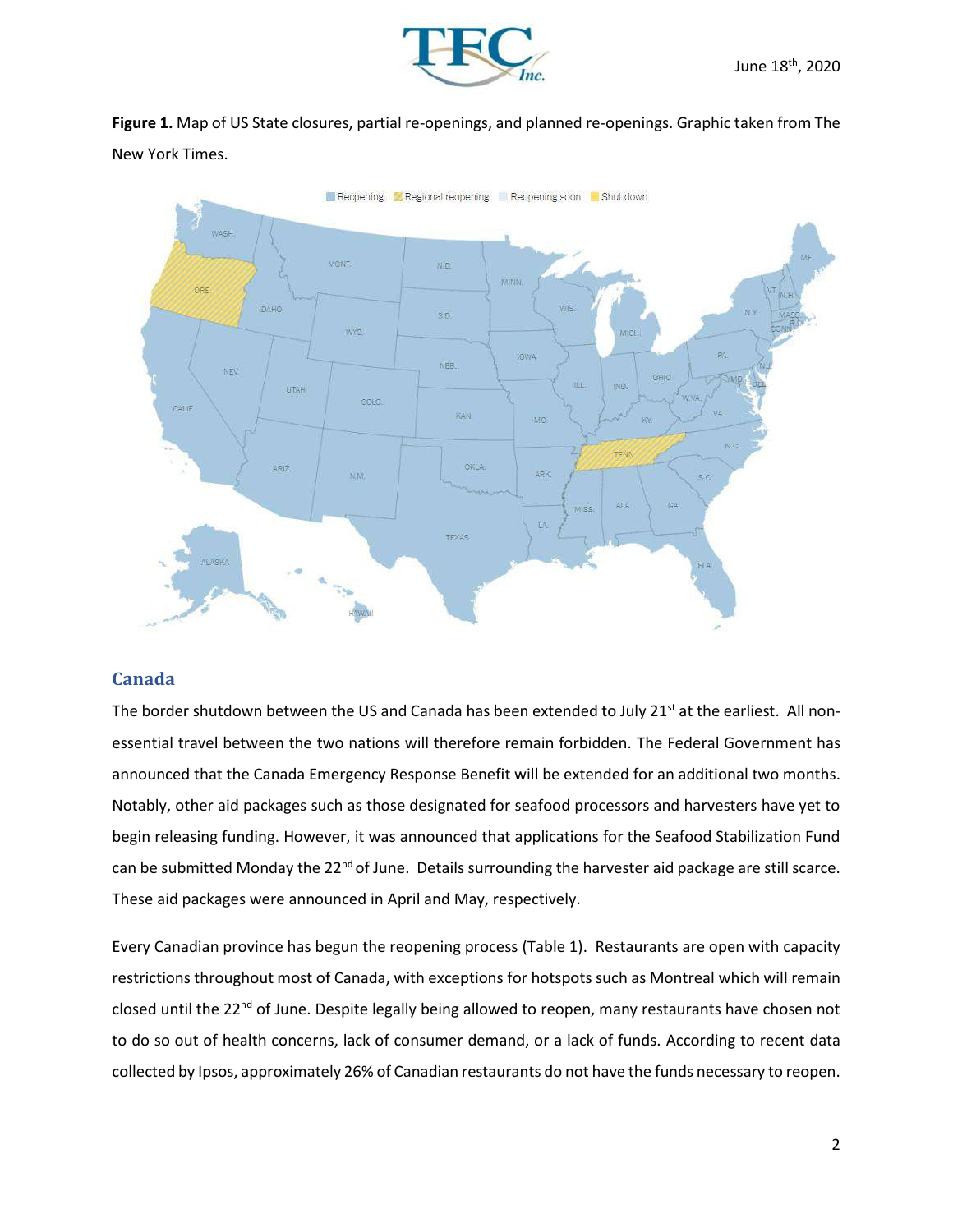

The seafood stabilization fund will open to applicants on Monday June 22<sup>nd</sup>. Factory freezer vessels have been confirmed to be eligible for the fund. Association and not-for-profit organizations are allowed to apply as well. The Federal Government also announced a \$50 million food surplus program that will see the government purchase food products, including seafood, that would otherwise go to waste or doesn't have a market.

| <b>Province</b>                     | Retail/restaurant re-opening date                                                                                            |  |  |  |
|-------------------------------------|------------------------------------------------------------------------------------------------------------------------------|--|--|--|
| Alberta                             | Reopened with capacity restrictions                                                                                          |  |  |  |
| <b>British Colombia</b>             | Reopened with capacity restrictions                                                                                          |  |  |  |
| Saskatchewan                        | Reopened with capacity restrictions                                                                                          |  |  |  |
| <b>Manitoba</b>                     | Reopened with capacity restrictions                                                                                          |  |  |  |
| Ontario                             | Retail: Reopened with capacity restrictions<br>Restaurants: Reopened with capacity restrictions                              |  |  |  |
| Quebec                              | Retail: Reopened with capacity restrictions<br>Restaurants: Reopened with capacity restrictions<br>Greater Montreal: June 22 |  |  |  |
| <b>New Brunswick</b>                | Reopened with capacity restrictions                                                                                          |  |  |  |
| Nova Scotia                         | Reopened with capacity restrictions                                                                                          |  |  |  |
| P.E.I.                              | Reopened with capacity restrictions                                                                                          |  |  |  |
| <b>Newfoundland and</b><br>Labrador | Reopened with capacity restrictions                                                                                          |  |  |  |
| <b>Territories</b>                  | Retail: Reopened with capacity restrictions<br>Restaurants: Reopened with capacity restrictions in Yukon                     |  |  |  |

**Table 1.** List of opening dates for retail and restaurants by province.

The Federal Government has announced that it will release an economic snapshot of the current situation in Canada on July 8<sup>th</sup>.

#### **Asia**

China has reported a new outbreak in Beijing. There have been 106 new cases in the nation's capital since June 11<sup>th</sup>, the highest count since mid-April. The outbreak has been linked to the largest wholesale food market in Beijing, which has since been closed. At one point, imported salmon was blamed for the outbreak and resulted in China blocking imports of salmon. The salmon link was later discredited, and the blame was shifted to a contaminated cutting board. China has since requested the Canadian Food Inspection Agency ensure that all Canadian exports to China are uncontaminated. This is expected to slow the border clearance process for Canadian goods.

According to Beijing city spokesman Xu Hejian, the epidemic situation in the city is "extremely severe" as dozens of new cases have emerged. More than 25 neighborhoods have been designated as medium risk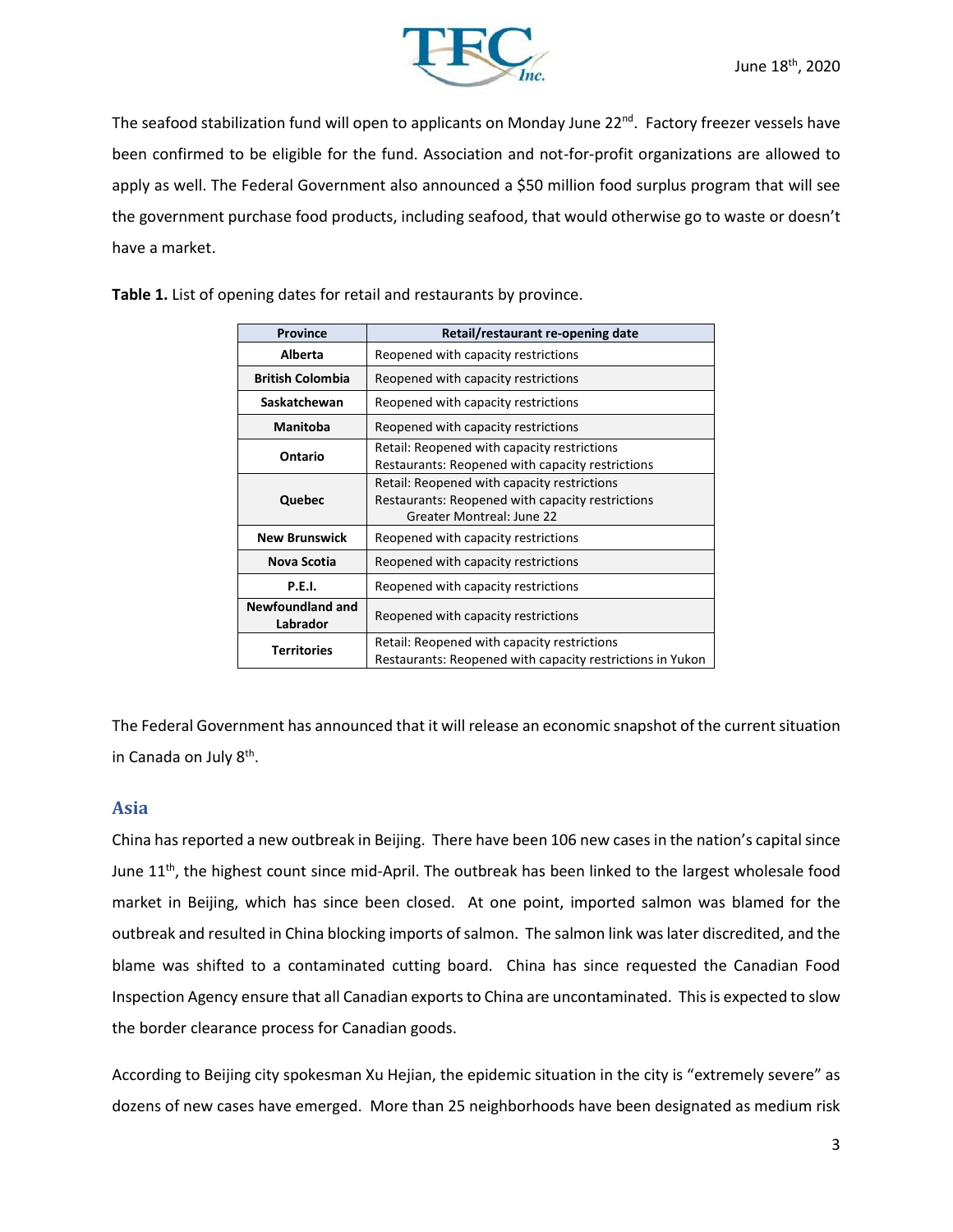

or higher, which allow the government to take increasingly restrictive measures to safeguard public health, such as fencing in those neighborhoods. Residential areas near the market have had Wuhan-style lockdowns imposed by Chinese government. Health authorities have entered "wartime mode" according to Chinese state media.

South Korea has seen an upward trend in cases as well, demonstrating the difficulty in containing the virus in even the most well-prepared and equipped countries. Korea is averaging over 30 new cases per day over the past week. Cases have been diagnosed in the greater Seoul area, linked primarily to nightlife establishments, church services, e-commerce warehouses, and door-to-door sellers. Health officials are finding it difficult to trace the new cases and have voiced concern that the virus could quickly break containment if the appropriate measures are not taken.

### **EU**

The EU has begun opening to internal travel, with France, Germany, and Switzerland joining other nations such as Italy and Belgium in lifting some travel restrictions. Restaurants, cafes, and bars have reopened with capacity restrictions across most of the region. The UK, among the last to impose public health restrictions, is currently less advanced in its re-opening than its European neighbors. Restaurants, pubs, and gyms all remain closed in the UK currently.

Major producers of salmon in the EU, such as Denmark and Norway, have seen exporters to China cease instantaneously after Chinese officials linked the latest outbreak in Beijing to an import of contaminated salmon product. It was determined that a cross contaminated cutting board was likely the source of the spread, however China has halted all imports of salmon into the country for the time being.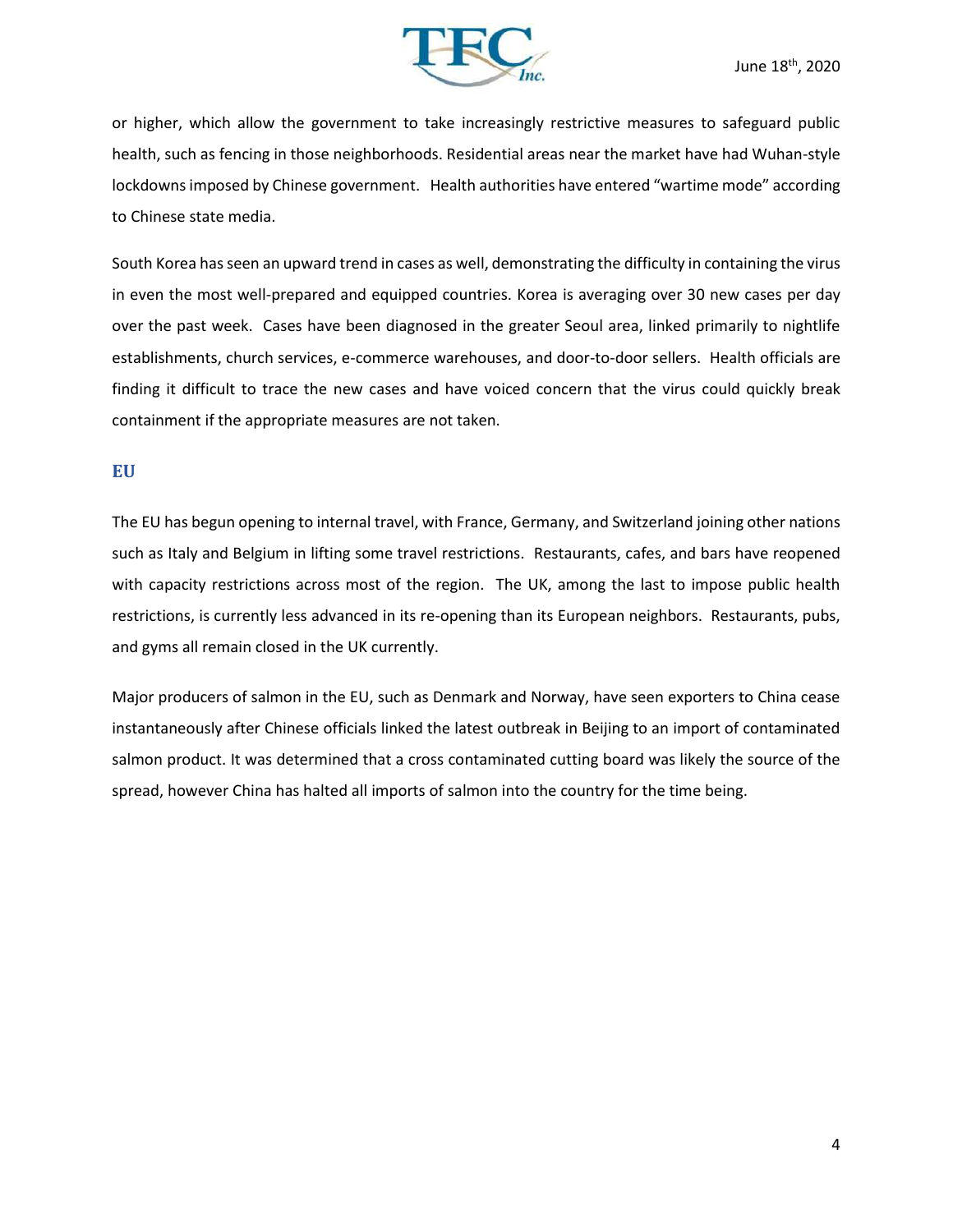

## **Seafood Market Status**

This section of the report will discuss the current state of the seafood market by species as of June 18th, 2020.

## **Lobster**

The market for lobster remains low as a result of the ongoing pandemic. Exporters have reported canceled orders from China because of the recent outbreak in Beijing, which has caused the government to enact strict lockdown measures in the area. Some experts within the lobster export industry believe this interruption will be temporary in nature and expect to see Chinese importing activity continue to climb once the COVID clusters in Beijing are contained.

The US faces challenges in competing with Canadian lobster due to tariffs from the EU and China. The Canadian-European Union Comprehensive Economic and Trade Agreement (CETA) removed all tariffs from Canadian lobster, among other goods. China does not currently enact heavy tariffs on Canadian seafood as it does for US seafood. This results in Canadian exporters having an edge over US exporters.

Prices remain unchanged from the previous week at \$5.95/lb (USD) (Figure 2). Shore price for lobster varies from approximately \$4-5.00/lb (CAD). Harvesters in Cape Breton are receiving approximately \$4.35/lb (CAD). Lobster tails and meat are being purchased at prices below levels seen last year, though retail demand for processed products is reportedly brisk.

**Figure 2.** Weekly lobster prices since 2017 in \$USD/lb. Data source: Urner Barry. Note that blank entries represent periods were no market data were available.

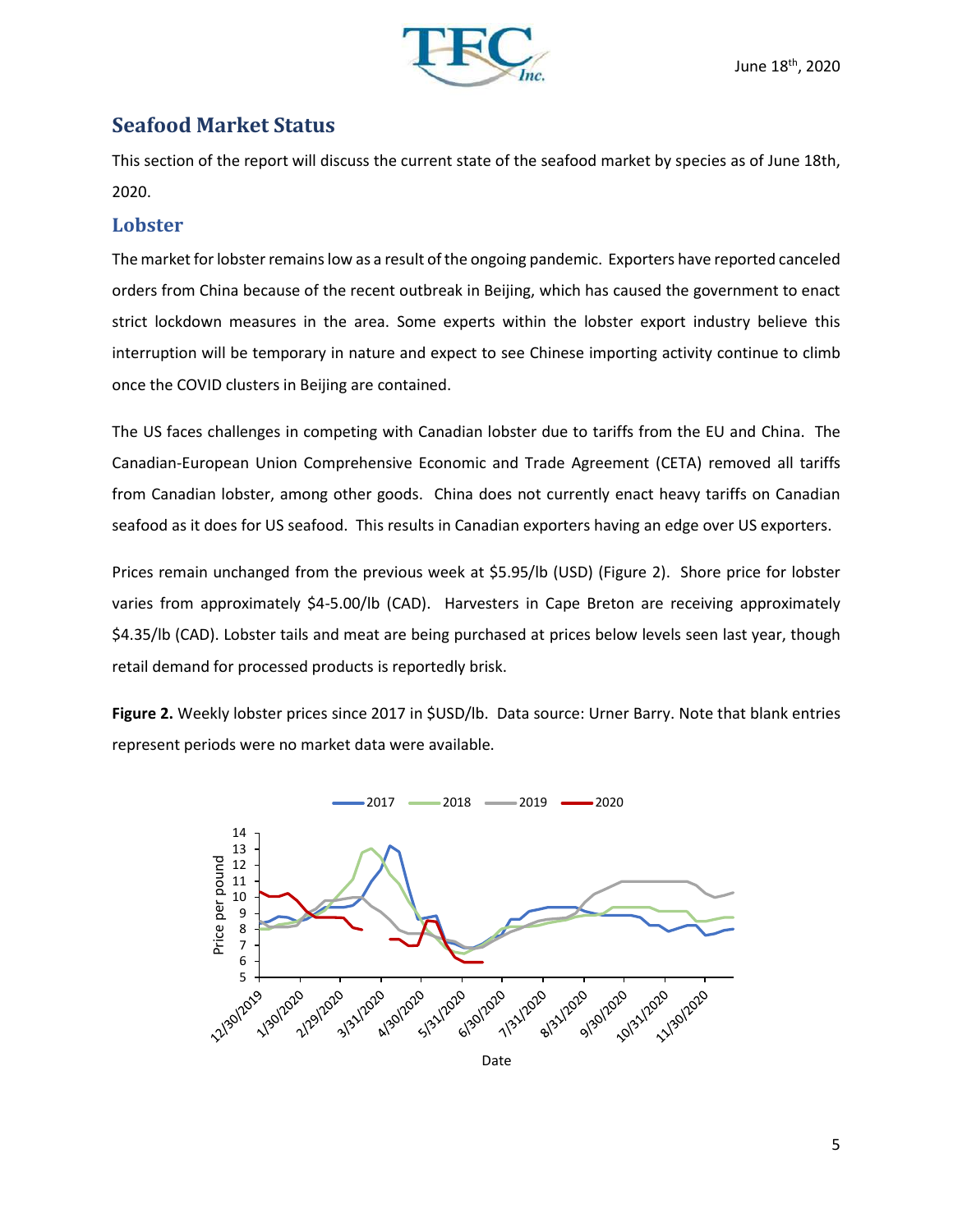

The Canadian dollar softened slightly against the USD, leading to a \$0.14/lb (CAD) increase in price despite the price in USD remaining the same (Table 2). This is a favorable change for Canadian exporters following several weeks of strengthening from the Canadian dollar.

|             | \$USD/lb |                      | \$CAD/lb | \$USD/lb | <b>Exchange</b> | \$CAD/lb |
|-------------|----------|----------------------|----------|----------|-----------------|----------|
| <b>Date</b> | 2019     | <b>Exchange 2019</b> | 2019     | 2020     | 2020            | 2020     |
| 6-Jan       | 8.15     | 0.752                | 10.84    | 10.05    | 0.770           | 13.05    |
| 13-Jan      | 8.15     | 0.753                | 10.82    | 10.05    | 0.766           | 13.12    |
| $20 - Jan$  | 8.15     | 0.750                | 10.85    | 10.25    | 0.766           | 13.38    |
| 27-Jan      | 8.25     | 0.755                | 10.92    | 9.80     | 0.758           | 12.93    |
| 3-Feb       | 9.00     | 0.761                | 11.81    | 9.13     | 0.753           | 12.12    |
| 10-Feb      | 9.28     | 0.752                | 12.34    | 8.75     | 0.750           | 11.65    |
| 17-Feb      | 9.80     | 0.755                | 12.97    | 8.75     | 0.754           | 11.60    |
| 24-Feb      | 9.80     | 0.759                | 12.91    | 8.75     | 0.753           | 11.62    |
| 2-Mar       | 9.90     | 0.750                | 13.18    | 8.73     | 0.748           | 11.66    |
| 9-Mar       | 10.00    | 0.745                | 13.41    | 8.11     | 0.735           | 11.03    |
| 16-Mar      | 10.00    | 0.748                | 13.35    | 7.98     | 0.705           | 11.31    |
| 23-Mar      | 9.45     | 0.743                | 12.72    |          |                 |          |
| 30-Mar      | 9.10     | 0.743                | 12.24    |          |                 |          |
| 6-Apr       | 8.60     | 0.743                | 11.57    | 7.38     | 0.707           | 10.43    |
| 13-Apr      | 7.96     | 0.745                | 10.68    | 7.38     | 0.717           | 10.28    |
| 20-Apr      | 7.73     | 0.743                | 10.39    | 6.98     | 0.710           | 9.83     |
| 27-Apr      | 7.73     | 0.746                | 10.36    | 7.00     | 0.717           | 9.77     |
| 4-May       | 7.73     | 0.753                | 10.26    | 8.55     | 0.710           | 12.04    |
| 11-May      | 7.53     | 0.745                | 10.10    | 8.48     | 0.714           | 11.88    |
| 18-May      | 7.35     | 0.757                | 9.70     | 7.10     | 0.701           | 10.01    |
| 25-May      | 7.24     | 0.762                | 9.50     | 6.38     | 0.715           | 8.92     |
| 1-Jun       | 6.91     | 0.764                | 9.04     | 5.95     | 0.734           | 8.11     |
| 8-Jun       | 6.80     | 0.767                | 8.87     | 5.95     | 0.747           | 7.96     |
| 15-Jun      | 6.90     | 0.763                | 9.04     | 5.95     | 0.735           | 8.10     |

**Table 2.** Market price and exchange rate for 1 ¼ lb lobster for the winter and spring of 2019 and 2020. Data source: Urner Barry. Blank entries represent periods where no market data were available.

## **Crab**

Unlike the beleaguered lobster market, the snow crab market continues to show signs of strength. Market prices have increased rapidly over the past weeks, rising from \$7.13/lb (USD) to \$8.23/lb (USD). Prices are now trending near historical norms for the past 4 years. Supply remains short due to the slow landings of Gulf Crab and the very firm retail demand. There has been an uptick in distributors' purchasing crab for sale to restaurants, but the market remains primarily driven by retail demand at this time. Meanwhile, snow crab in Nova Scotia is reported to be high quality and landings are good. Due to the comparatively small size of the NS crab fishery, the solid landings are unable to make up for the scarcity of Gulf crab. This lack of supply is driving price upwards.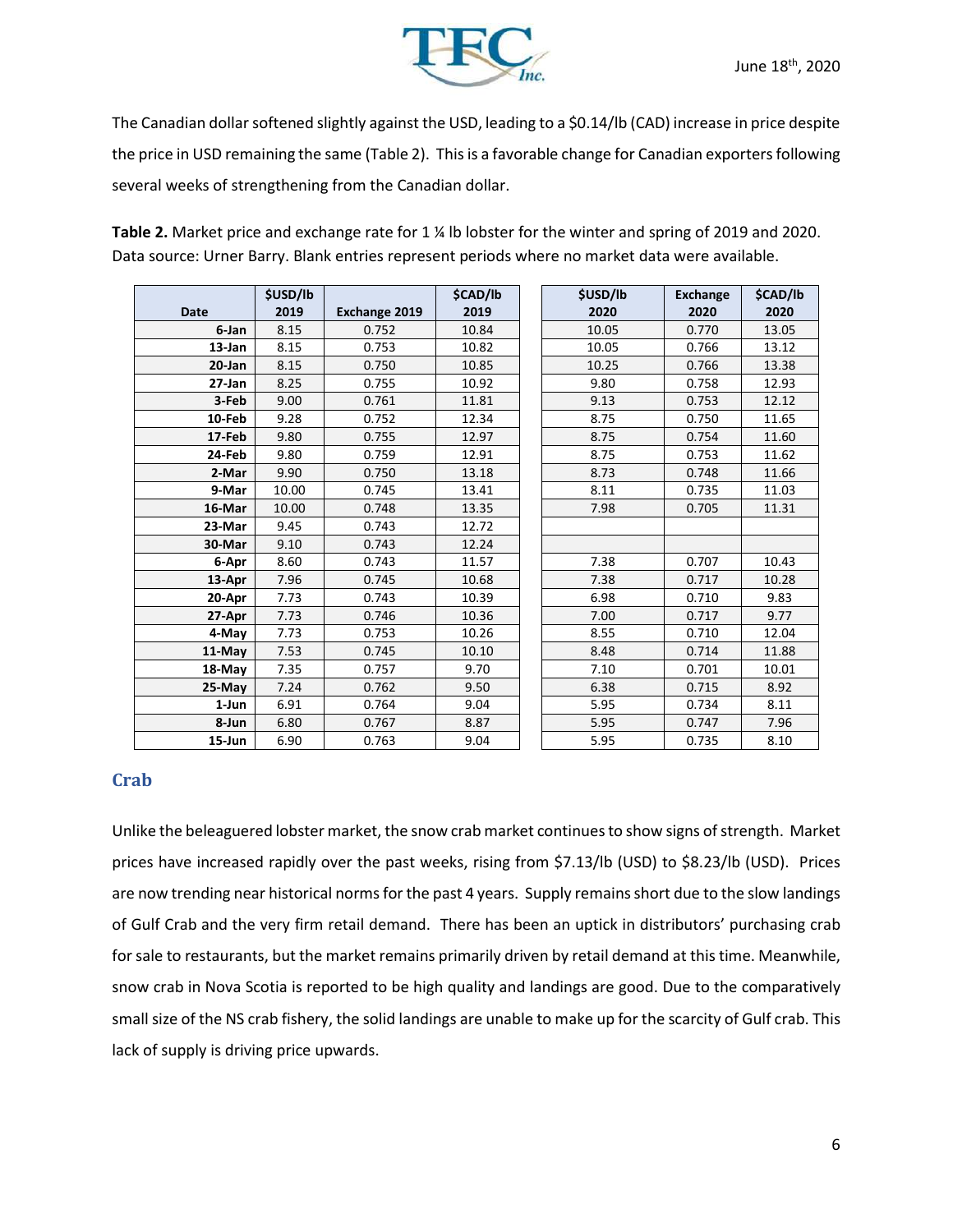

**Figure 3.** Weekly Gulf of St. Lawrence snow crab (5-8oz) prices since 2017 in \$USD/lb. Data source: Urner Barry. Note that blank entries represent periods where no market data were available.



As is the case for the lobster market, the recent weakening of the \$CAD against the \$USD has led to price increase (Table 3). In just two weeks price for crab has increased by \$1.55/lb (CAD), demonstrating an unexpected level of resiliency.

It has just been announced that crab harvesters in Nova Scotia will be allowed to rollover 25% of their 2020 quota into the 2021 season. This will be a significant boon to harvesters who were unable to harvest at the start of the 2020 season due to pandemic related factors.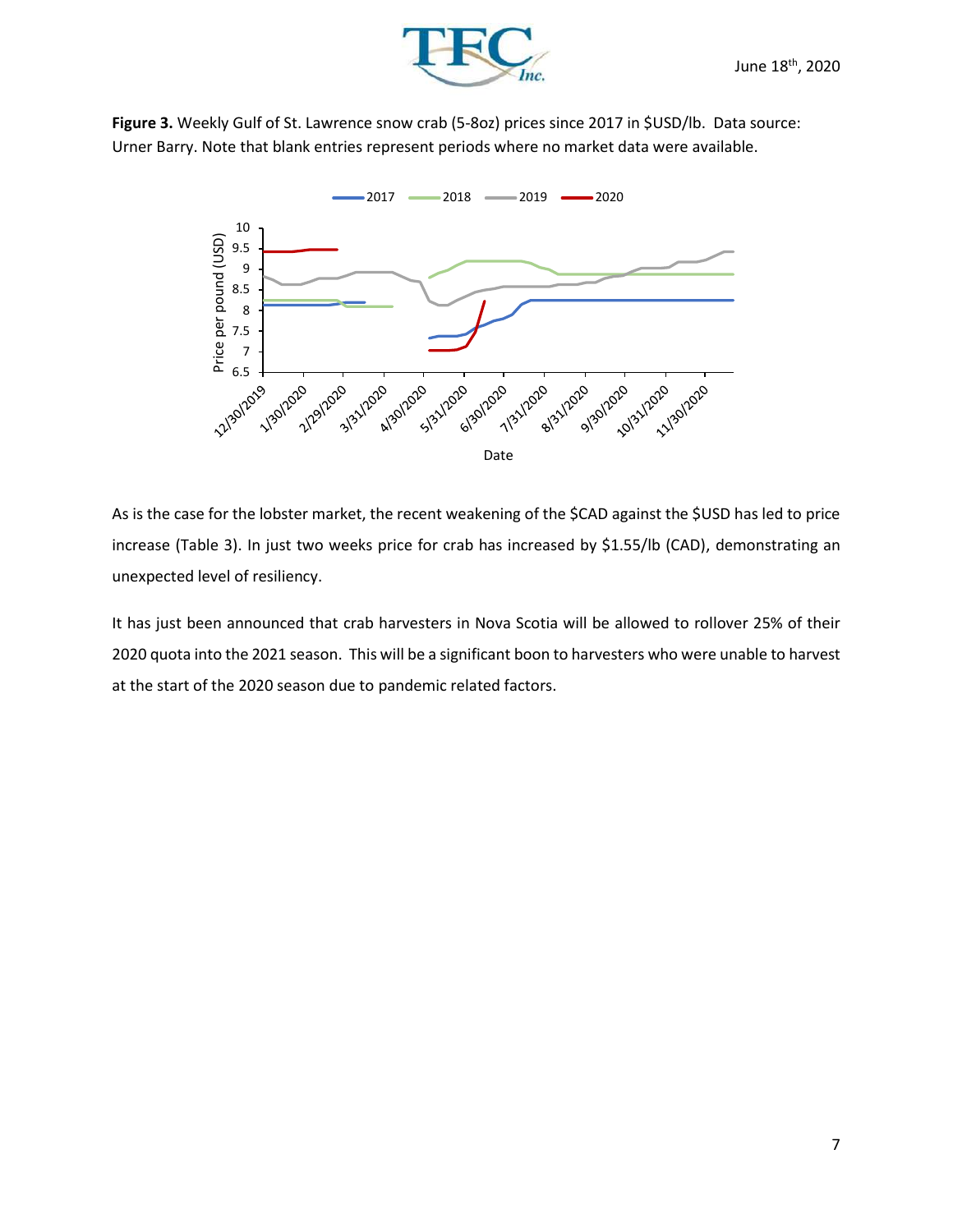

| <b>Date</b> | <b>\$USD/lb</b><br>2019 | <b>Exchange</b><br>2019 | <b>\$CAD/lb</b><br>2019 | <b>\$USD/lb</b><br>2020 | <b>Exchange</b><br>2020 | \$CAD/lb<br>2020 |
|-------------|-------------------------|-------------------------|-------------------------|-------------------------|-------------------------|------------------|
| 6-Jan       | 8.75                    | 0.752                   | 11.63                   | 9.43                    | 0.770                   | 12.31            |
| 13-Jan      | 8.63                    | 0.754                   | 11.45                   | 9.43                    | 0.766                   | 12.25            |
| $20$ -Jan   | 8.63                    | 0.751                   | 11.49                   | 9.43                    | 0.766                   | 12.31            |
| 27-Jan      | 8.63                    | 0.755                   | 11.43                   | 9.43                    | 0.758                   | 12.31            |
| 3-Feb       | 8.70                    | 0.762                   | 11.42                   | 9.45                    | 0.753                   | 12.47            |
| 10-Feb      | 8.78                    | 0.752                   | 11.67                   | 9.48                    | 0.751                   | 12.58            |
| 17-Feb      | 8.78                    | 0.755                   | 11.62                   | 9.48                    | 0.754                   | 12.63            |
| 24-Feb      | 8.78                    | 0.759                   | 11.57                   | 9.48                    | 0.753                   | 12.57            |
| 2-Mar       | 8.85                    | 0.751                   | 11.79                   | 9.48                    | 0.749                   | 12.59            |
| 9-Mar       | 8.93                    | 0.745                   | 11.98                   |                         |                         |                  |
| 16-Mar      | 8.93                    | 0.749                   | 11.92                   |                         |                         |                  |
| 23-Mar      | 8.93                    | 0.745                   | 11.98                   |                         |                         |                  |
| 30-Mar      | 8.93                    | 0.750                   | 11.91                   |                         |                         |                  |
| 6-Apr       | 8.93                    | 0.750                   | 11.90                   |                         |                         |                  |
| 13-Apr      | 8.83                    | 0.749                   | 11.78                   |                         |                         |                  |
| 20-Apr      | 8.73                    | 0.749                   | 11.66                   |                         |                         |                  |
| 27-Apr      | 8.70                    | 0.743                   | 11.71                   |                         |                         |                  |
| 4-May       | 8.23                    | 0.743                   | 11.07                   | 7.03                    | 0.710                   | 9.90             |
| 11-May      | 8.13                    | 0.743                   | 10.94                   | 7.03                    | 0.714                   | 9.85             |
| 18-May      | 8.13                    | 0.746                   | 10.90                   | 7.03                    | 0.710                   | 9.91             |
| 25-May      | 8.25                    | 0.744                   | 11.09                   | 7.05                    | 0.715                   | 9.83             |
| 1-Jun       | 8.35                    | 0.742                   | 11.25                   | 7.13                    | 0.734                   | 9.65             |
| 8-Jun       | 8.45                    | 0.754                   | 11.21                   | 7.48                    | 0.747                   | 10.01            |
| 15-Jun      | 8.50                    | 0.746                   | 11.40                   | 8.23                    | 0.735                   | 11.20            |

**Table 3.** Weekly market prices and exchange rate for 5-8 oz. Gulf snow crab clusters YTD 2019 and 2020. Data source: Urner Barry. Note: Blank entries represent periods were no data were available.

## **Shrimp**

Shrimp harvesters have reported solid landings levels from their first trip to sea. There has been no further news of processors outside of Quebec buying shrimp except for a plant in Nova Scotia. European demand for Northern shrimp has seen an uptick as lockdown measures continue to ease across the continent. The UK, the primary source of demand for Canadian shrimp, lags its European neighbors in its reopening efforts due to the relative severity of the situation there. However, there have been recent reports that demand for shrimp has been recovering in the region.

The first landings of shrimp in Quebec occurred on the 15<sup>th</sup> of June. One shrimp harvester landed approximately 70,000 pounds. Currently, only processors in Quebec and one in Nova Scotia are known to be purchasing shrimp. Other processing plants have remained closed, including those in Newfoundland. Processors in NS are purchasing shrimp for \$0.70/lb (CAD) – which is substantially lower then the price being received in Quebec at this time. The market and landings status for shrimp will continue to be monitored moving forward, and more in-depth projections will be presented in later documents as prices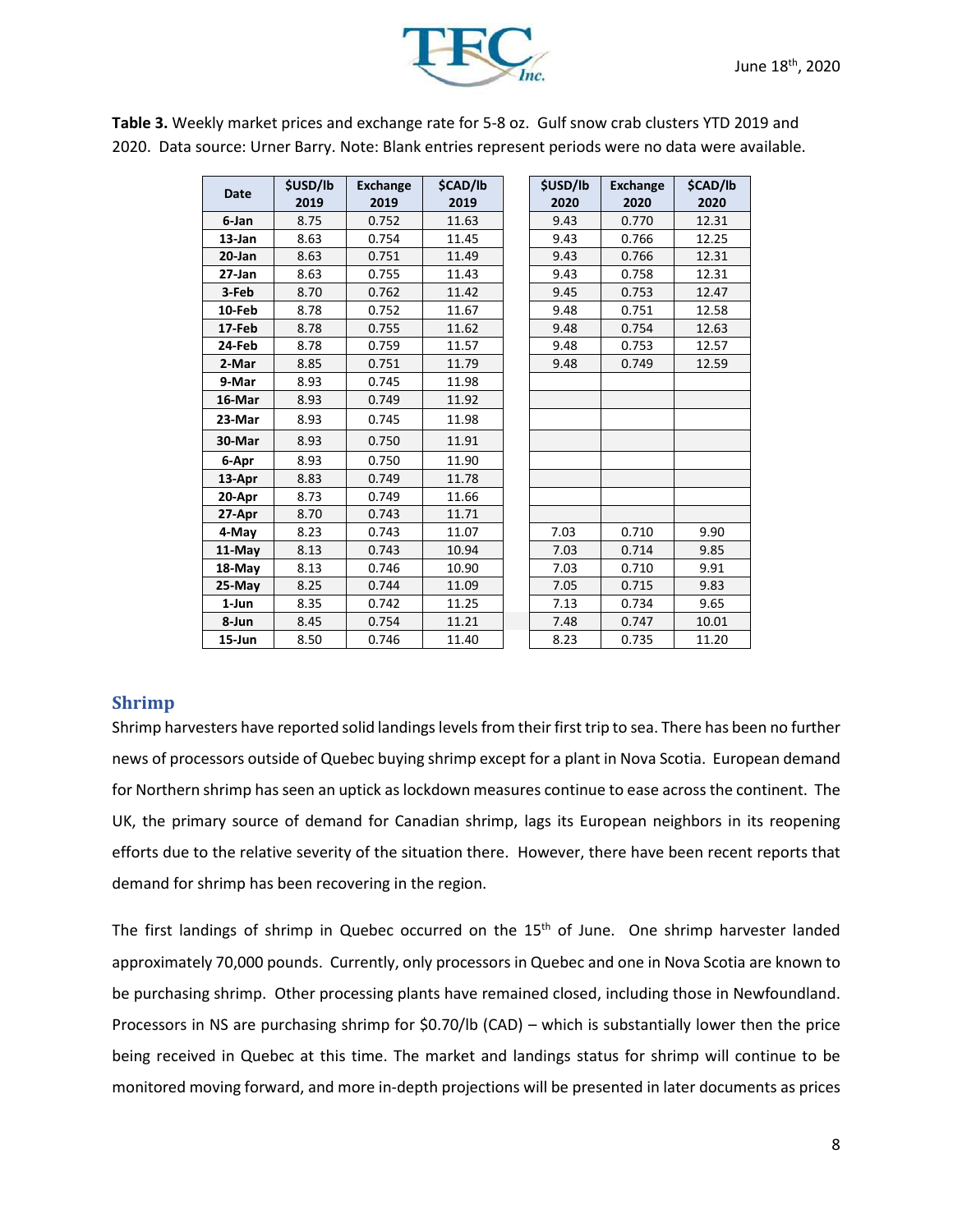

and landings solidify. At this time, there are too many unknowns to present a definitive projection of the shrimp fishery.

#### **Bivalves**

Bivalve shellfish prices have remained largely steady over the past several weeks. Demand is slowly trending upwards as a limited selection of restaurants begin to reopen to dine-in consumers. Oyster growers are encountering difficulties sourcing demand. Oysters may lose up to 60% of their value once they exceed the ideal raw-bar size of 3.5 inches. Those larger oysters are diverted to the commodity breading-and-frying sector and receive only a fraction of their normal price. Some oyster growers are now forced to dump oversized oyster for no revenue to free up space for the next crop. Major producers of Oysters in the US, such as Atlantic Capes, have seen sales plummet by 80% compare to last year. Meanwhile, scallop prices remained steady (Figure 4) and in line with historical norms for this period.

**Figure 4**. Weekly market price (\$USD/lb) for 10-20 ct. scallops since 2017. Data source: Urner Barry.



### **Finfish**

The Chinese government has blamed imported salmon for an outbreak of coronavirus in Beijing. China has since essentially ceased importing any form of salmons, disrupting exporters in countries such as Denmark, Norway, and Australia. As a result, prices for European salmon have experienced downward pressure. Fish destined for China has been rerouted to the United States at a discount. Some niche species, such as the Common ling which is consumed in the Northeast United States, have seen market price drop by over 90% since the beginning of the pandemic. More commonly consumed species such as cod, haddock, and pollock have demonstrated more resiliency due in part to a healthy frozen retail presence.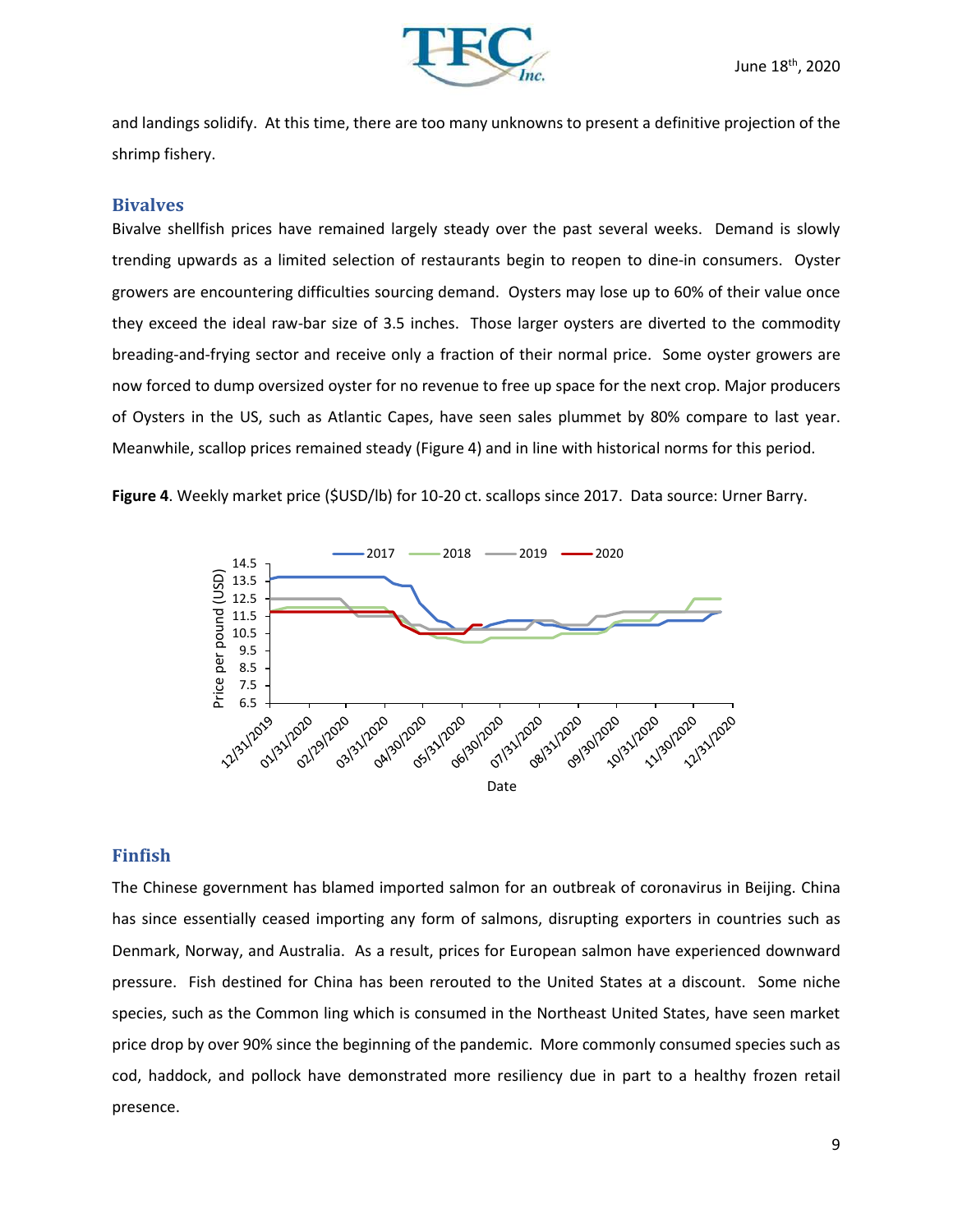

# **First Nation Impacts**

In Canada, several federal aid programs have been announced over the past few months. The Seafood Stabilization Fund, which was announced in April, is only now opening to applicants as of June 22<sup>nd</sup>. The distribution proportion was determined based upon the size of the seafood sector in each region. As a result, the majority of the funding has been designated for Atlantic Canada. \$6.2 million has been designated as a reserve fund which will be later distributed based on the apparent level of need in each province. The breakdown of the funding by province is listed in Table 4.

|  |  |  | Table 4. Distribution of funds for the Canadian Seafood Stabilization Fund. |  |
|--|--|--|-----------------------------------------------------------------------------|--|
|  |  |  |                                                                             |  |

| Region                 | <b>Allocated Funds</b>                         |  |  |
|------------------------|------------------------------------------------|--|--|
| <b>Atlantic Canada</b> | \$38 million                                   |  |  |
| <b>Western Canada</b>  | \$9 million                                    |  |  |
| Quebec                 | \$9 million                                    |  |  |
| <b>Nunavut</b>         | Currently excluded                             |  |  |
| Ontario                | Currently excluded                             |  |  |
| <b>Emergency Fund</b>  | \$6.2 million, to be<br>administered as needed |  |  |

Details regarding the availability of the harvester aid package announced in May are still outstanding. Many harvests and organizations are beginning to voice their frustrations with the delay. Additionally, the Surplus Food Rescue Program was announced on the 15<sup>th</sup> of June, dedicating \$50 million to purchase excess food products that would otherwise be wasted to distribute to vulnerable Canadians and bolster food processers' revenues. Applications for this program are being accepted until July 15<sup>th</sup> and applications are open now. This program is open to Indigenous groups and requires an online questionnaire and the submission of a 1-page Project Budget form provided by Agriculture and Agri-Food Canada. Costs that are eligible and those that are ineligible for the funding are listed in Table 5.

**Table 5.** Details regarding the Surplus Food Rescue Program.

| <b>Eligible</b>                                                                                                                                                                                                                                                                                          | Ineligible                                                                                                                                                                        |
|----------------------------------------------------------------------------------------------------------------------------------------------------------------------------------------------------------------------------------------------------------------------------------------------------------|-----------------------------------------------------------------------------------------------------------------------------------------------------------------------------------|
| Horticulture, meat, fish, and seafood products<br>Surplus food items from producers, processors,<br>wholesalers or distributors<br>Processing or packaging costs for food shelf-life<br>Transportation costs within Canada<br>Warehouse and storage rental costs, including<br>٠<br>refrigerated storage | Purchase of land or buildings<br>Normal operating cots<br>Costs unrelated to acquisition, processing, or<br>distribution of surplus food<br>Surplus food at retail cost<br>Profit |